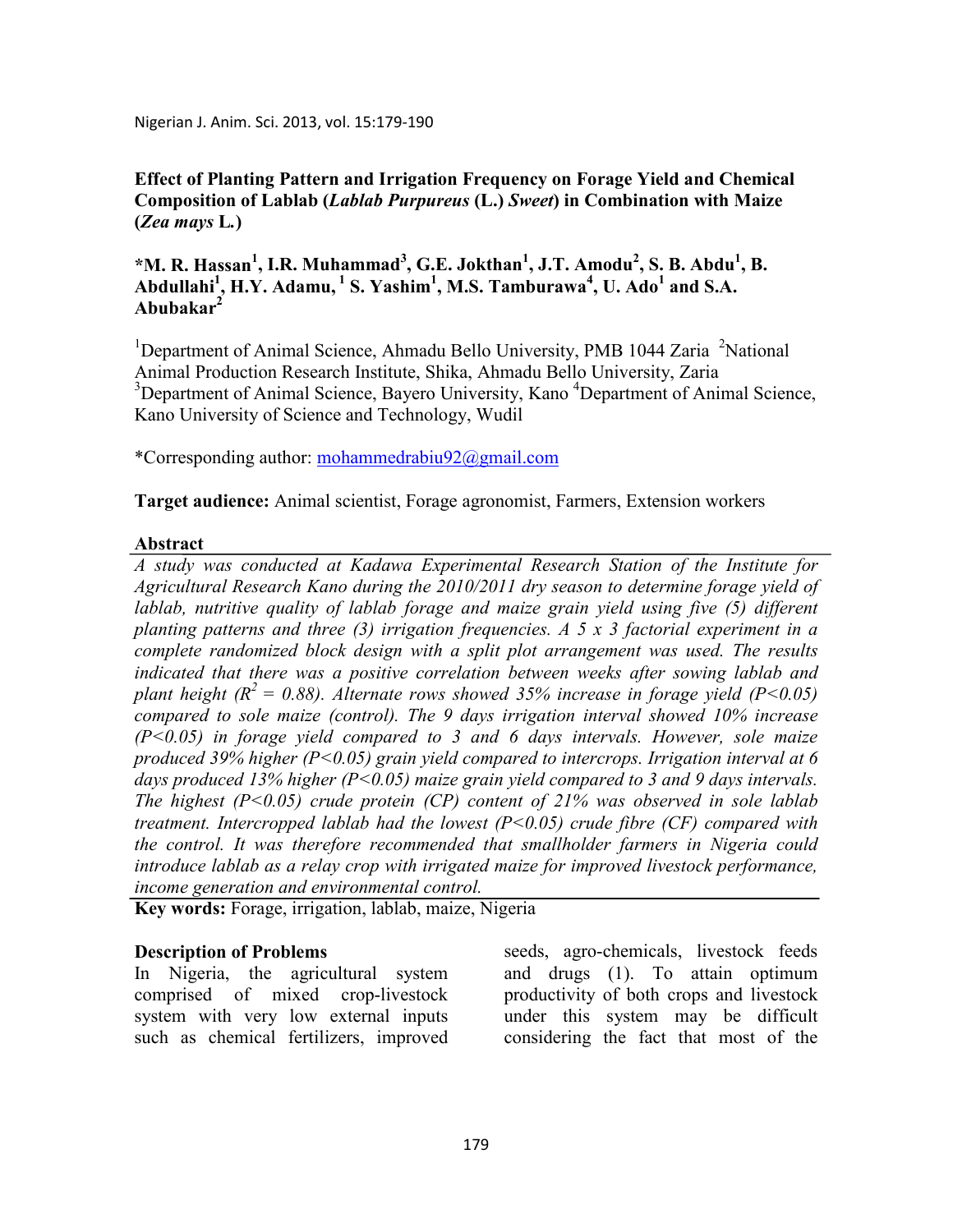farmers are subsistence. The livestock sector in Nigeria is growing very fast just like in other developing countries (2) perhaps due to increasing human population, income level and urbanization which help to elevate the demand for livestock products (3). Hence, there is a market for livestock products in both rural and urban areas of Nigeria (4). However, a major constraint to livestock production in the country is lack of qualitative feed supply especially during the dry season period. In order to meet up with increasing demands of animal protein in Nigeria, there is a need to integrate high quality forage legumes that will assist in supplementing livestock with fresh and qualitative feed for better performance (5). Lablab (*Lablab purpureus*) is one of such forage legumes that have the ability to be used as food for humans and forage for livestock (6, 7).

Farmers in Nigeria have been planting cereal crops such as maize and leguminous crops such as soybeans under rain-fed condition for commercial purposes (8). However, the practice of integrating forage legumes into cereal based cropping system under irrigation is not a common practice in Nigeria. Although lablab is a popular forage legume in many tropical and sub-tropical countries (7), it is still not being utilized to its full potential under irrigation by smallholder farmers in Nigeria. It was against this background that this research was carried out to investigate the possibility of integrating lablab with maize under irrigation. The objectives of this study were to (i) investigate the

chemical composition of lablab (whole plant) under irrigation and (ii) investigate the effects of planting pattern and irrigation frequency on growth and yield of lablab and maize grown in mixture.

# **Materials and Method**  *Experimental site*

The experiment was conducted at the Institute for Agricultural Research Farm Kadawa Experimental Station, Kano. The area is located at  $11^039'N$  latitude and 8 0 27' E longitude at an elevation of 500m above sea level. The area is characterized by high water table with clay soil representing one of the typical soil types of the region. The mean annual rainfall of the area ranged from 500mm to 1000mm with about 140 rainy days per year. There is one main rainy season extending from June to October. The mean annual temperature, ranged between  $29^{\circ}$ C to  $38^{\circ}$ C with higher temperatures during the dry months. The soils are reddish-brown rogosols with mainly sandy to clay loam texture and slightly to moderately alkaline. Humidity is high during the wet season and very low during the dry season (9). Routine soil analysis of the study area indicated that the soil was made up of 71% sand, 20% silt, 9% clay, pH (6.5), organic carbon (0.24%), total nitrogen (0.053%), available P (27.79 ppm), Ca (6.00 mg/kg), Mg (2.80 mg/kg), K ( 0.11 mg/kg), Na (1.30 mg/kg) and H-Al  $(0.10 \text{ mg/kg})$   $(10)$ . Soil pH, available P and total nitrogen were moderate while the level of exchangeable calcium was high.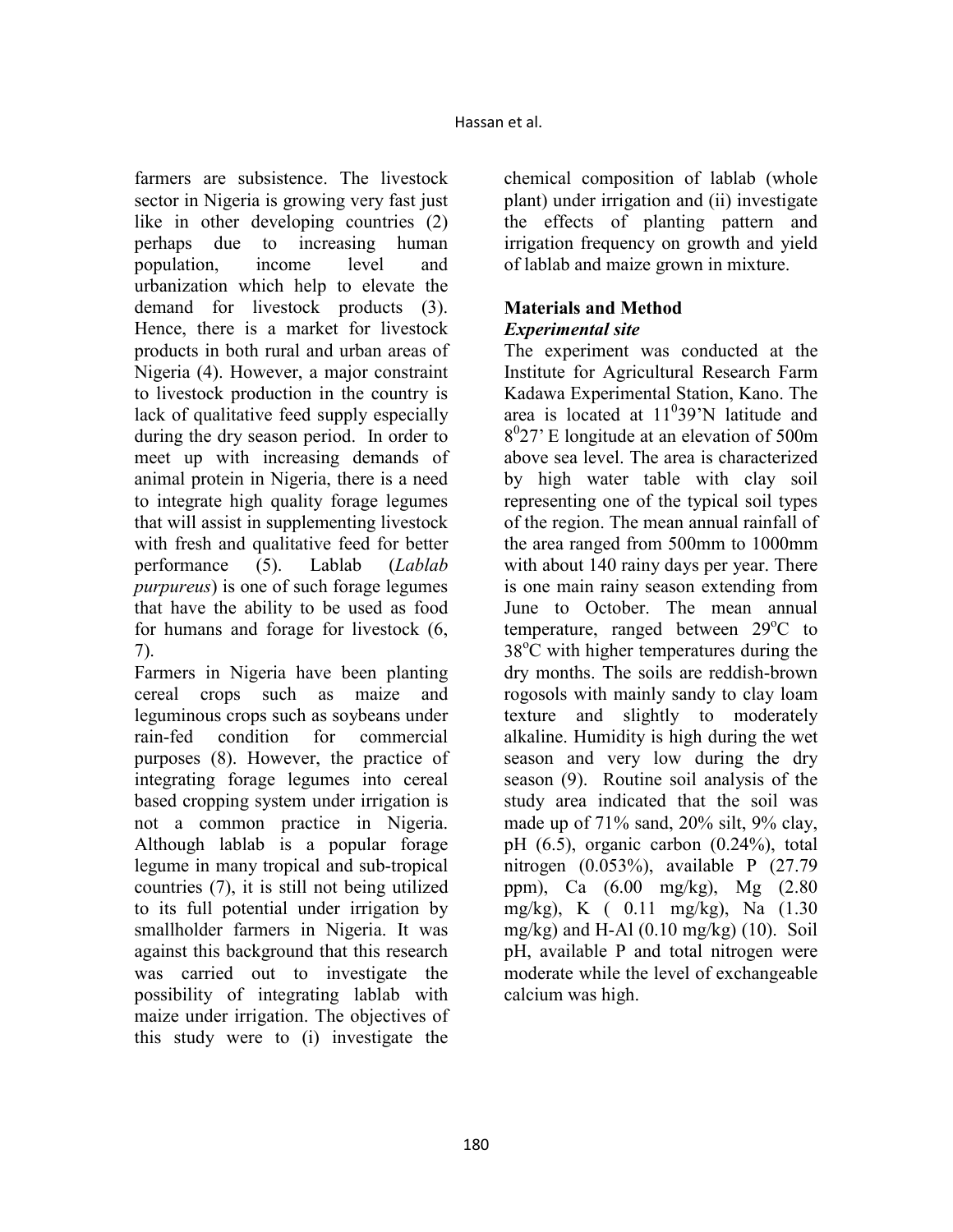# *Experimental design and cultural practice*

The experiment was laid in a randomized complete block design (RCBD) with split plot arrangement. It was replicated four times. The experiment consisted of factorial combination of five planting patterns  $(T_1 = \text{Sole} \text{ maize}, T_2 = \text{Sole}$ lablab,  $T_3 = 1:1$  alternate rows,  $T_4 = 1:2$ alternate rows and  $T_5 = 2:1$  alternate rows) and three irrigation intervals  $(I_1 = 3)$ days interval,  $I_2 = 6$  days interval and  $I_3 =$ 9 days interval). The maize variety used was SAMMAZ 14 obtained from the Seed Unit of the Institute for Agricultural Research, Samaru while the lablab variety was Rongai white purchased from the National Animal Production Research Institute (NAPRI) Shika, Zaria. The potential grain yield of SAMMAZ 14 variety is 7 t/ha while that of lablab is 3 t/ha. The plot sizes were 4.5m x 4.5m with maize and lablab spacing of 75cm x 30cm. Inter row spacing between plots was 0.5m. Three maize seeds were planted per hill which was later thinned to two plants per hill when the crop was 10-14 days after sowing (DAS). Two legume seeds were planted per hill. Irrigation treatment was imposed at 3 weeks after sowing (WAS). Manual weeding was done twice at two and five weeks after sowing. Compound fertilizer (N.P.K. 15:15:15) was applied on maize crop only in the maize pure stand at the rate of 60 kg NPK ha $^{-1}$  at 2 weeks after sowing (WAS) and later top dressed with 60 kg N ha<sup>-1</sup> using urea at 6 WAS respectively using the method of Sani *et al.* (11).

# *Harvesting, measurements and chemical analyses*

Leaf area index (LAI) was calculated from five random plants selected from the net plot. Fodder yield was estimated from each plot using a 1m x 1m quadrat and cutting the forage at 15cm above ground level using sickle. The lablab forage harvested from each plot was weighed fresh in the field using a hanging scale before sub-sampling 250- 300g. The samples were taken to the Biochemical Laboratory in the Animal Science Department, Ahmadu Bello University, Zaria and oven dried at  $65^{\circ}$ C to constant weight. The dried samples were weighed before grinding and later ground to pass 1.0mm sieve using hammer milled screen. The ground samples were then used for the determination of dry matter (DM), crude protein (CP), crude fiber (CF), ether extract (EE) and ash following the method of A.O.A.C. (12). Nitrogen free extract (NFE) was determined by calculation. Acid detergent fiber (ADF) and neutral detergent fiber (NDF) were analyzed using Van Soest *et al.* (13) methods.

# *Statistical analysis*

Data collected were subjected to analysis of variance (ANOVA) using a General Linear Model (GLM) Procedure for Randomized Complete Block Design (RCDB) using SPSS (14). Regression analysis was used to determine the optimum plant growth components (plant height and leaf area index) under varying weeks of sowing and irrigation intervals.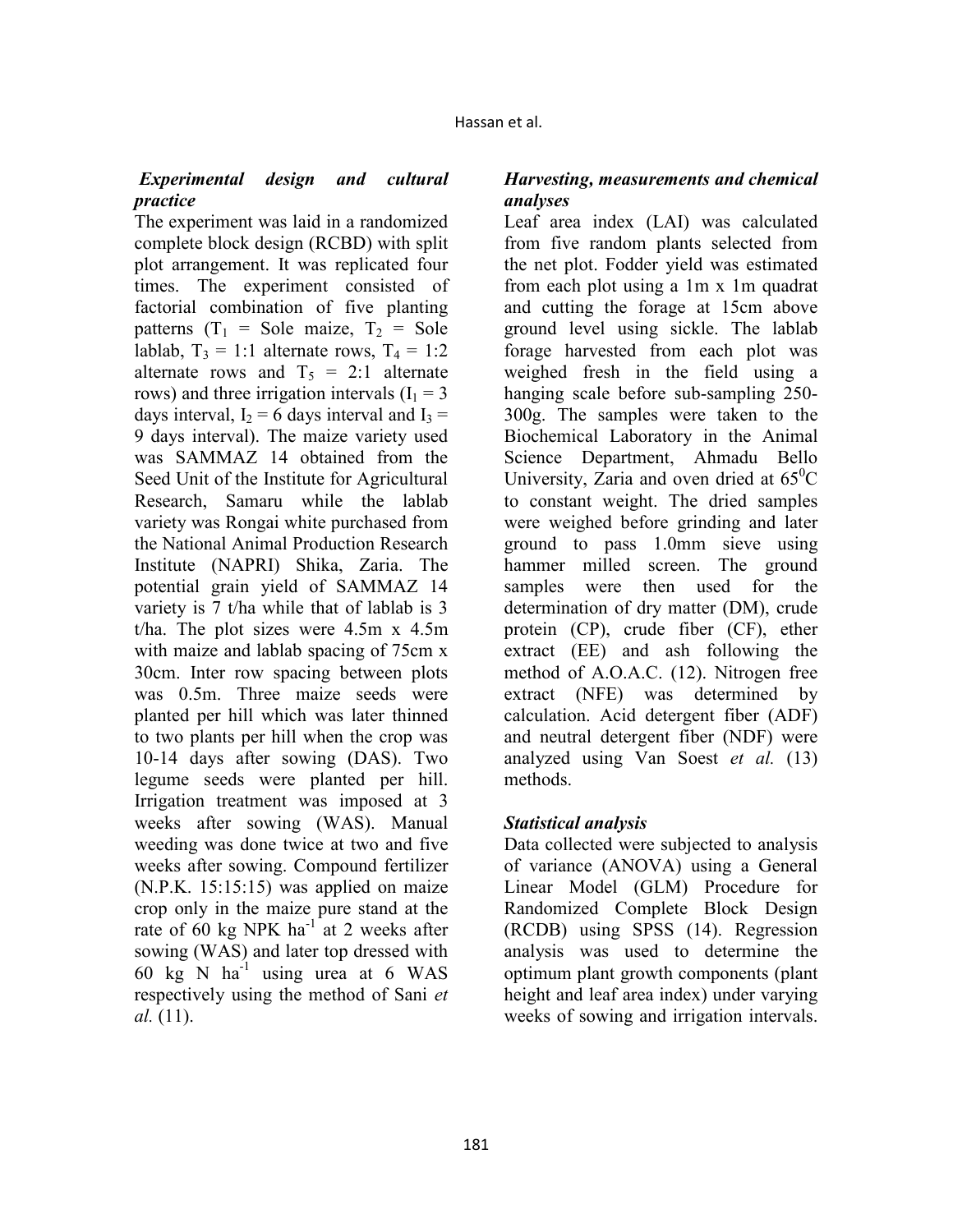Significantly different means were separated using Dunnet's test.

## **Results and Discussion**  *Plant growth components Plant height*

Figure 1a shows the trend of maize/lablab plant height as influenced by weeks of sowing. At 6 weeks after sowing (WAS) the result indicated that the height of maize was 71% higher than that of lablab. This result was expected because of differences in growth habits of maize and lablab plants (15). The growth pattern showed a linear trend up to 11 weeks after sowing when the height of lablab exceeded that of maize. This may be explained by the fact that lablab has a twining growth habit which facilitates its growth by entwining round the maize plant for optimum light reception and

photosynthesis (16). However, beyond 11 weeks after sowing, the height of maize continued to decrease. Our value for maize plant height was however lower than the value (132 cm) reported by (11) when maize plant was irrigated under full consumptive use requirement at Samaru. The regression lines show the relation between weeks of sowing and plant height which elucidate a high positive correlation between both variables. The high  $R^2$  values for lablab  $(R^2 = 0.88)$  and maize  $(R^2 = 0.99)$ indicated that farmers could successfully predict heights of maize and lablab plants when grown in mixtures under irrigation. This will further assist farmers to predict the amount of forage to be harvested for silage making thereby avoiding unnecessary loses due to poor management.



**Figure 1a: Trend of maize/lablab plant height as affected by weeks of sowing during the 2010/2011 dry season at Kadawa**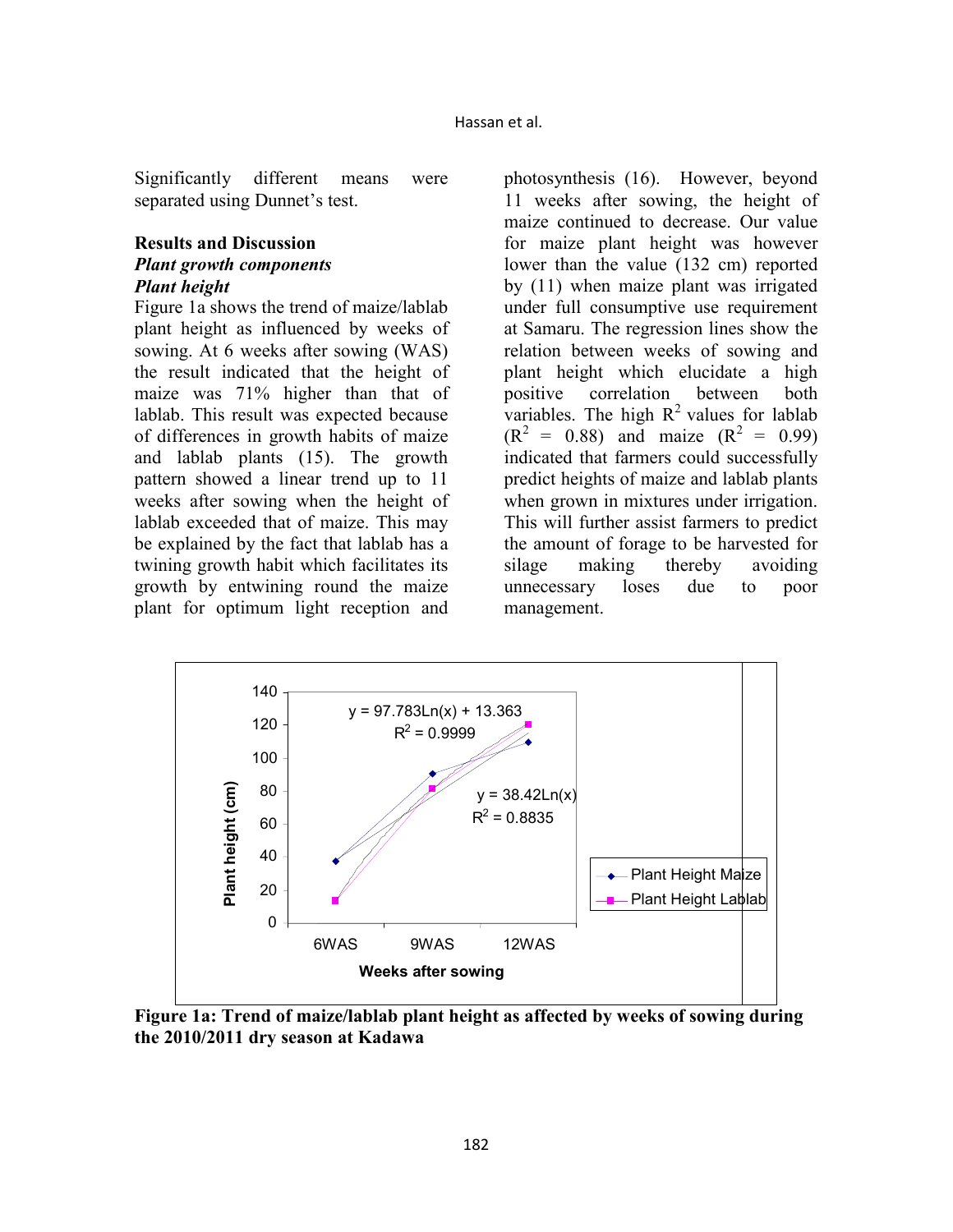#### Hassan et al.



**Figure 1b: Trend of maize/lablab plant heights as affected by irrigation interval during the 2010/2011 dry season at Kadawa** 

Figure 1b shows the effect of irrigation interval on plant height. There was a strong and positive correlation between plant height and irrigation interval. The result indicated that at 3 days irrigation interval, the height of lablab was 40% lower than that of maize. At 6 days irrigation interval, maize plant height was 19% higher than that of lablab. This result indicates that moisture availability within the root zone of maize under irrigation during the first six weeks after sowing might have facilitated maize growth components. Vishwanatha *et al.* (17) reported a similar result in India. However, at 9 days irrigation interval, the height of lablab was 20% higher than that of maize. This result can be explained by the fact that lablab is a drought tolerant plant and therefore tend to resist the dry spell imposed by the irrigation

scheduling compared to maize (18). Also, the vigorous growth habit of lablab might have affected maize growth due to entwining and coverage of the maize leaves. Birteeb *et al.* (19) observed a lower mean maize height in Ghana when lablab was intercropped with maize. Hussaini *et al.* (20) showed that maize plant height was significantly affected by irrigation.

### *Leaf area index*

Figure 2a shows the relationship between weeks after sowing and leaf area index (LAI) of maize and lablab plants. There was a strong and positive correlation between weeks of sowing and LAI. Maize plant showed  $84\%$  ( $R^2 = 0.74$ ) increase in LAI compared to lablab at 9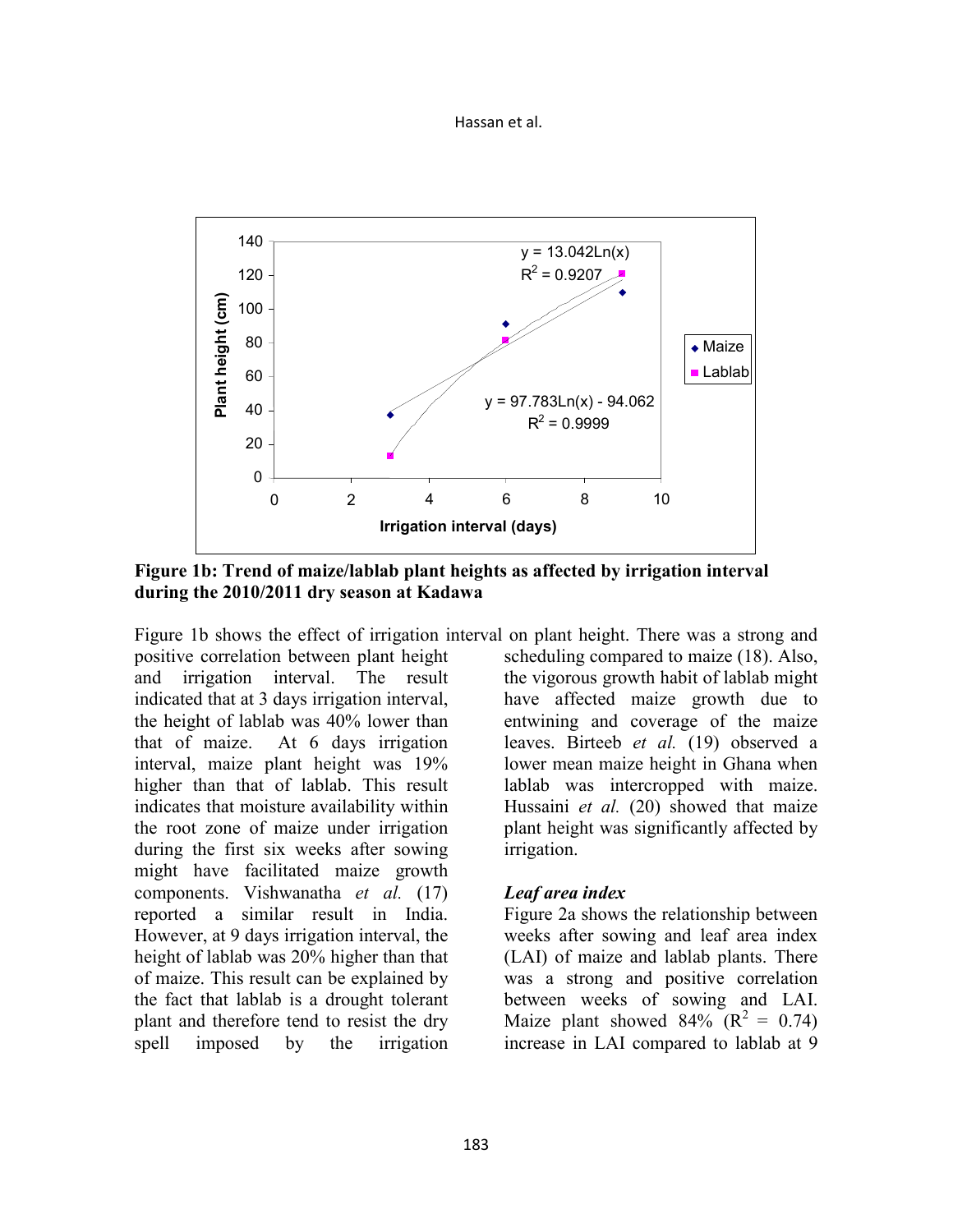weeks after sowing. This result indicates that the LAI of maize increased with increase in light interception and moisture before it finally decreased at maturity. However, the LAI of lablab increased steadily at slower rate of 2%  $(R<sup>2</sup>= 0.99)$  compared to maize. Gangwar and Kalra (21) found a similar result when maize was grown in mixtures with

legumes under rain-fed condition. Khapre *et al.* (22) reported a strong correlation between LAI and seed yield of sorghum and pigeon pea intercrops at 45 days. Also, (23) attributed high yield of intercropped sorghum with legumes under irrigation to high LAI and number of leaves.



**Figure 2a: Trend of maize/lablab leaf area index as affected by weeks of sowing during the 2010/2011 dry season at Kadawa** 

Irrigation interval had a strong and positive correlation with LAI (Figure 2b). This result is in agreement with the report of (11). This indicates that 6 days irrigation interval is the most appropriate interval for the growth of maize at Kadawa since it translated into higher maize grain yield (Table 1) compared to 3 and 9 days intervals. Similar results were observed by (24). However, our LAI values were lower than the values of

(11). This might be due to the effect of intercropping with lablab which might have reduced the photosynthetic ability of maize plant as a result of entwining nature of lablab crop. At 9 days irrigation interval, lablab showed 50% increase in LAI which indicates that the variety used in this study could tolerate water stress beyond 9 days under irrigation without adversely affecting performance.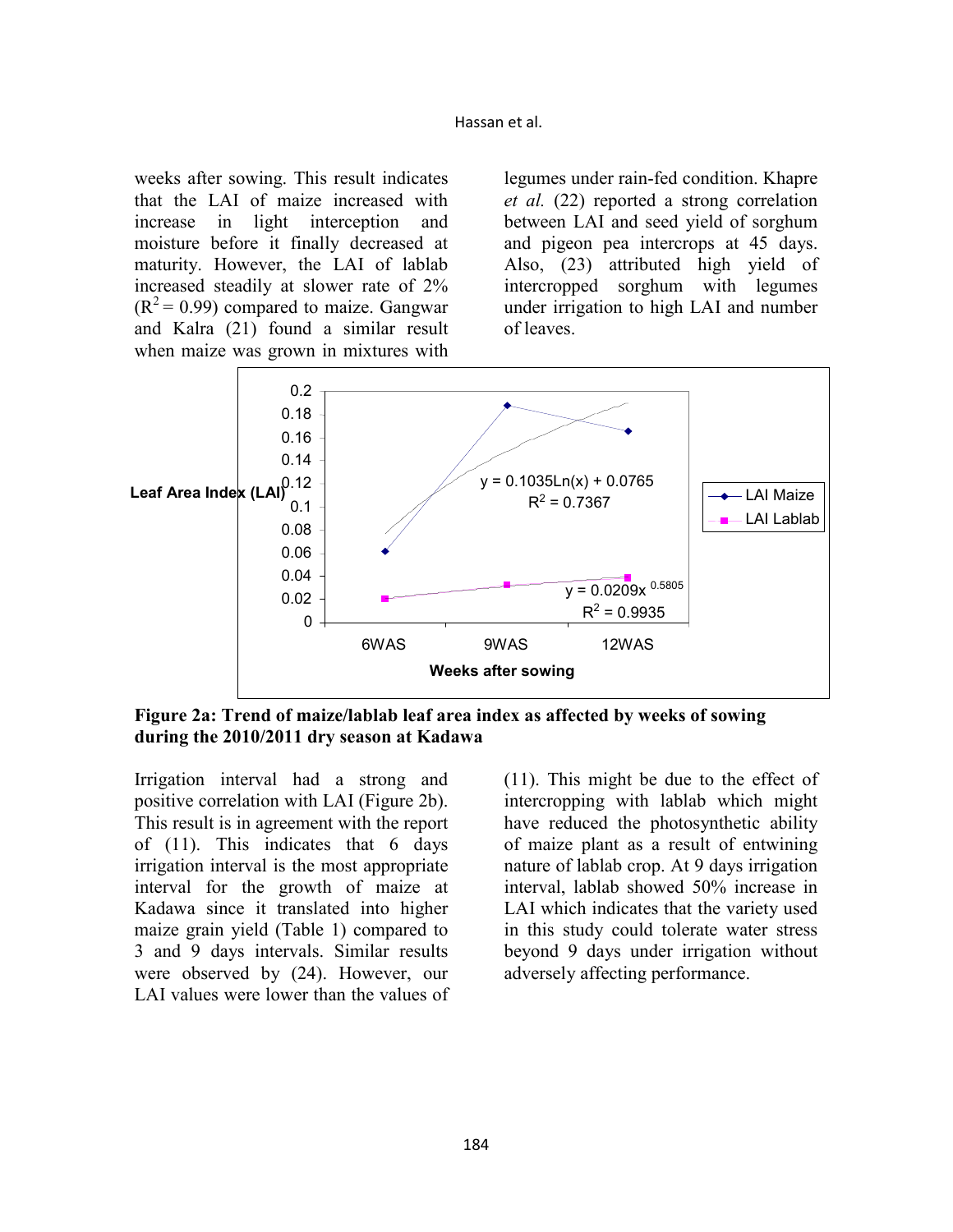



### **Figure 2b: Trend of maize/lablab leaf area index as affected by irrigation interval during the 2010/2011 dry season at Kadawa**

### *Forage yield*

Table 1 shows the effect of planting pattern and irrigation on forage yield and maize grain yield. Alternate rows showed 35% increase in forage yield (P<0.05) compared to sole maize (control). However, sole maize did not differ (P>0.05) from sole lablab. Our values are however higher than the values reported by (25, 15) but are comparable to the value of (26). The significant high forage yield of intercrops compared to sole maize may be related to good establishment and persistence of the intercrops which could have resulted in high dry matter accumulation (27). The 9 days irrigation interval showed 10% increase (P<0.05) in forage yield compared to 3 and 6 days intervals. This result may be due to the good management which might have facilitated the growth of lablab thereby contributing to high forage yield (25).

## *Maize grain yield*

 Sole maize produced 39% higher (P<0.05) grain yield compared to the intercrops. The significant reduction in maize grain yield in the intercrops may be related to the competitive ability of lablab when grown in mixtures (19, 28). Irrigation interval at 6 days produced 13% higher (P<0.05) maize grain yield compared to 3 and 9 days intervals. The implication of this is that farmers should avoid subjecting maize plants to water stress or logging conditions under irrigation because physiological activities of the plant may be impeded thereby reducing potential grain yield (11).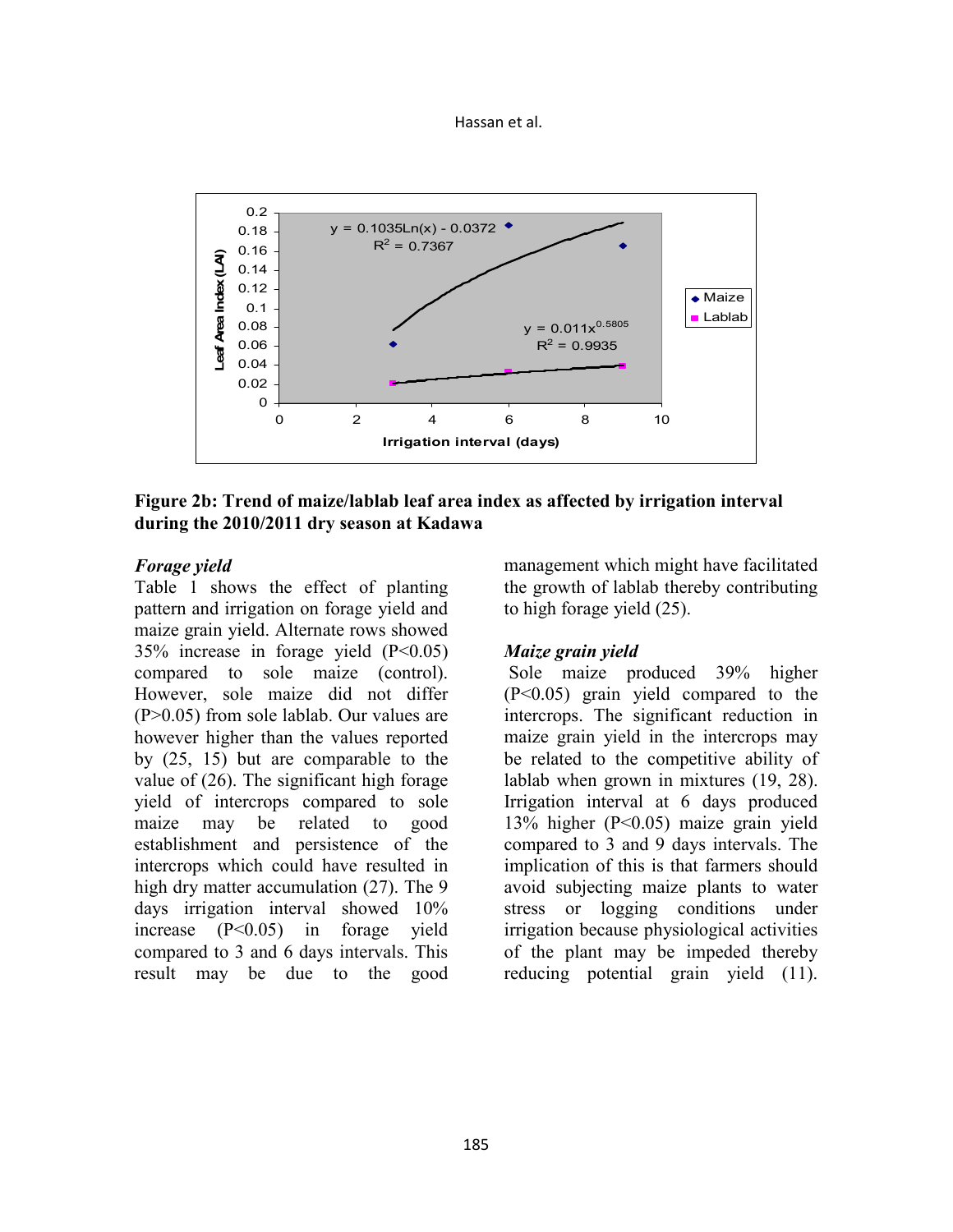#### Hassan et al.

| <b>Treatment</b>         | Forage yield         | Maize Grain            | Cob length | Cob diameter  |  |
|--------------------------|----------------------|------------------------|------------|---------------|--|
|                          | $(kgDMha^{-1})$      | yield $(Kgha^{-1})$    | (cm)       | $\text{cm}$ ) |  |
| Sole Maize               | $5162.15^{b}$        | $6143.11^{a}$          | 14.29      | 9.03          |  |
| Sole Lablab              | 5548.54 <sup>b</sup> | <b>ND</b>              | <b>ND</b>  | <b>ND</b>     |  |
| 1:1 alternate rows       | 7962.31 <sup>a</sup> | 4151.25 $^{\circ}$     | 13.57      | 9.02          |  |
| 1:2 alternate rows       | 7297.05 <sup>a</sup> | $2834.75$ <sup>d</sup> | 12.89      | 8.98          |  |
| 2:1 alternate rows       | 6752.35 <sup>a</sup> | 5540.08 $^{\rm b}$     | 12.78      | 8.47          |  |
| <b>Overall</b>           | 6544.48              | 3733.84                | 10.88      | 7.22          |  |
| SEM $(\pm)$              | 365.25               | 420.35                 | 0.85       | 0.51          |  |
| <b>Irrigation regime</b> |                      |                        |            |               |  |
| 3 days interval          | $6460.58^{b}$        | 3383.42 <sup>b</sup>   | 11.10      | 7.28          |  |
| 6 days interval          | 5989.56 <sup>c</sup> | 4292.75 <sup>a</sup>   | 10.38      | 6.88          |  |
| 9 days interval          | 7183.31 <sup>a</sup> | $3525.35^{b}$          | 11.18      | 7.53          |  |
| <b>Overall</b>           | 6544.48              | 3733.84                | 10.88      | 7.22          |  |
| SEM $(\pm)$              | 365.25               | 420.35                 | 0.75       | 0.48          |  |
| <b>Interaction</b>       |                      |                        |            |               |  |
| $T \times I$             | 6544.48              | 3733.84                | 10.88      | 7.22          |  |
| SEM $( \pm )$            | 365.25               | 420.35                 | 0.75       | 0.48          |  |

**Table 1: Effect of planting pattern and irrigation and their interaction on forage yield, maize grain yield, cob length and cob size during the 2010/2011 dry season at Kadawa.** 

Means with different superscripts along the column differed significantly ( $p < 0.05$ ); ND = not determined.

|                      | Treatments         |                    |                    |                    |                    |         |            |  |  |
|----------------------|--------------------|--------------------|--------------------|--------------------|--------------------|---------|------------|--|--|
| Parameters           |                    | 2                  | 3                  | $\overline{4}$     | 5                  | Overall | <b>SEM</b> |  |  |
| Crude Protein        | $7.46^{\circ}$     | 21.02 <sup>a</sup> | $17.44^{b}$        | $17.40^{b}$        | $16.56^{b}$        | 17.98   | 0.680      |  |  |
| Crude Fiber          | 11.78 <sup>d</sup> | 14.42 <sup>a</sup> | $13.78^{b}$        | $12.92^{\circ}$    | 11.18 <sup>d</sup> | 12.82   | 0.714      |  |  |
| <b>Ether Extract</b> | $0.82^{b}$         | 0.96 <sup>a</sup>  | 0.94 <sup>a</sup>  | $0.85^{b}$         | 0.99 <sup>a</sup>  | 0.91    | 0.037      |  |  |
| <b>NFE</b>           | 61.78 <sup>a</sup> | $52.55^{\circ}$    | 57.13 $^{\rm b}$   | 58.67 $^{\rm b}$   | 63.18 <sup>a</sup> | 58.66   | 1.795      |  |  |
| <b>ASH</b>           | 8 22 <sup>b</sup>  | 11.05 <sup>a</sup> | 10.71 <sup>a</sup> | 10.16 <sup>a</sup> | 7.98 <sup>b</sup>  | 9.62    | 0.774      |  |  |
| Neutral Detergent    | 62.38 <sup>a</sup> | 61.91 <sup>a</sup> | 59 75 $^{\rm b}$   | 62.23 <sup>a</sup> | 52.41 $^{\circ}$   | 59.74   | 1.205      |  |  |
| Fiber                |                    |                    |                    |                    |                    |         |            |  |  |
| Acid Detergent       | 2239 <sup>a</sup>  | $22\,77^{\rm a}$   | 21.62 <sup>a</sup> | $22.10^{\text{a}}$ | $18.59^{b}$        | 21.49   | 0.583      |  |  |
| Fiber                |                    |                    |                    |                    |                    |         |            |  |  |

**Table 2: Chemical composition of lablab (whole plant) at 18 weeks after sowing under irrigation at Kadawa during the 2010/2011 dry season.** 

Means with different superscripts along the row differed significantly ( $p < 0.05$ ),  $T_1$  = sole maize,  $T_2$  = sole lablab,  $T_3 = 1:1$  alternate rows,  $T_4 = 1:2$  alternate rows and  $T_5 = 2:1$  alternate rows.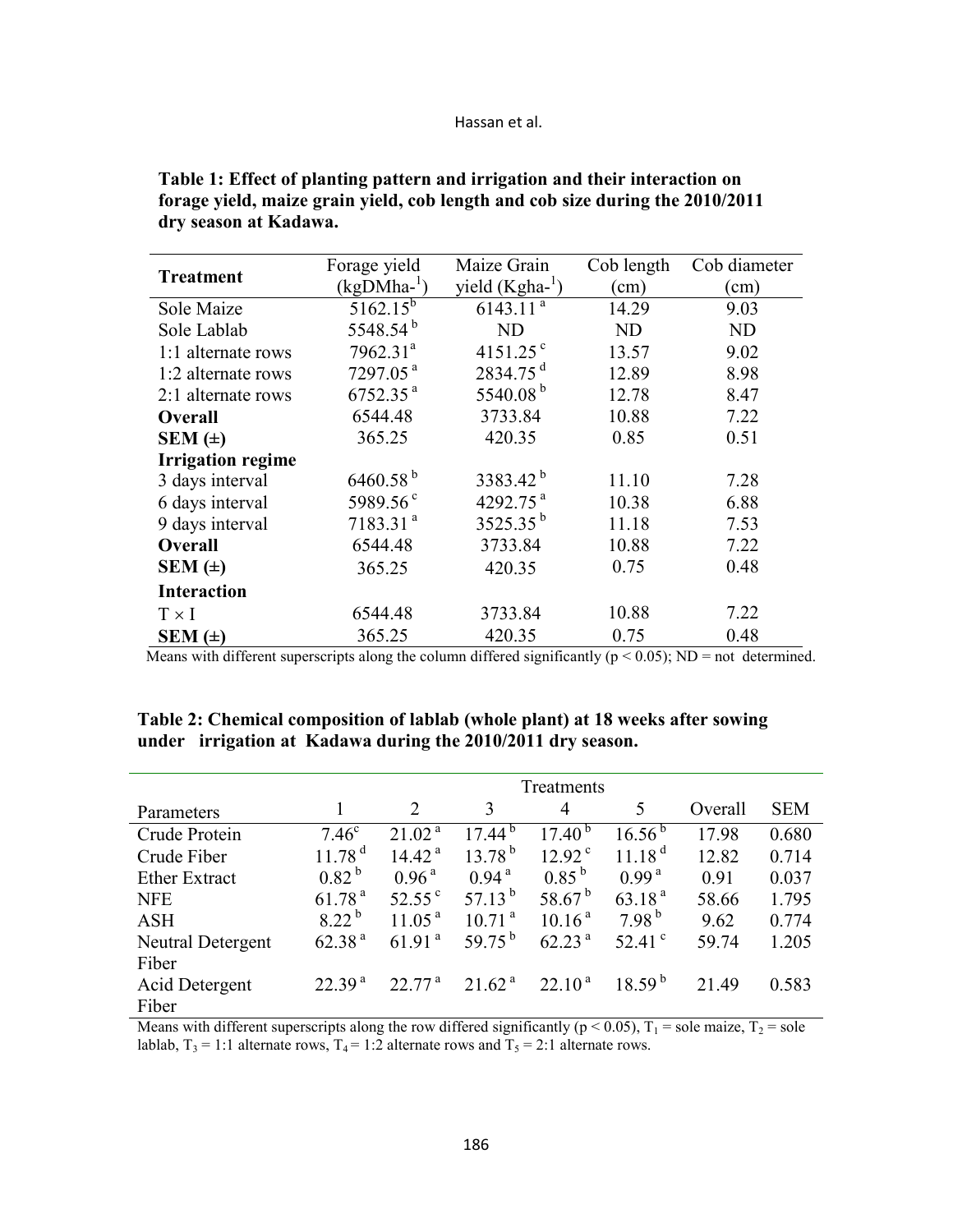### *Chemical composition of Lablab*

Table 2 showed the result of chemical composition of lablab. Although sole lablab showed a higher percentage of crude protein  $(CP)$   $(P<0.05)$ , but intercropped lablab was generally 57% higher in quality compared to sole maize (control). This result therefore suggests that intercropping lablab with maize under irrigation could assist smallholder farmers to minimize costs of purchasing expensive concentrate feeds during the dry season. Ngongoni *et al.* (15) found a similar result and they concluded that legumes improve the protein content of the diet to meet maintenance and production requirements of smallholder dairy cows in Zimbabwe. The significantly lower  $(P<0.05)$  crude fibre (CF) content of the intercropped lablab indicates that including lablab in the diet may further facilitates better performance through high intake and digestibility (29). The ether extract (EE) content ranged from 0.99% in  $T_5$  to 0.82% in  $T_1$ . This value was however lower than the value reported by (30). The nitrogen free extracts (NFE) content ranged from 63% in  $T_5$  to 53% in  $T_2$ . Ash values ranged from 11% in  $T_2$  to 8% in  $T_5$ . Neutral detergent fibre (NDF) ranged from 62% in  $T_1$  to 52% in  $T_5$ . Acid detergent fibre (ADF) values ranged from  $23\%$  in T<sub>2</sub> to 19% in  $T_5$  respectively. The values of CF, NDF and ADF obtained in this study were in agreement with previous findings (18, 28).

## **Conclusion and Application**

This study revealed that:

- 1. Smallholder farmers in Nigeria can introduce lablab as a relay crop with irrigated maize for increased maize grain yield and forage production.
- 2. In order to improve the performance of our livestock as well as the quality of their products particularly during the dry season period, lablab forage can be used to supplement the low quality hay for better live weight gain.
- 3. Maize and lablab can be relayed using 1:1 alternate rows arrangement at 6 days irrigation interval for optimum forage and grain yields.

## **References**

- 1. Bourn, D., Wint, William, Blench, R. and Woolley, E. (1994). Nigerian livestock resources survey. *World Animal Review,* 78(1):49-58.
- 2. Delgado, C., Rosegrant, M., Steinfeld, H., Ehui, S., and Courbois, C. (1999) "Livestock to 2020 – The Next Food Revolution". *Food, Agriculture and the Environment Discussion Paper* 28. IFPRI/FAO/ILRI.
- 3 FMEN (Federal Ministry of Environment of Nigeria) (2001). National Action Programme to combat desertification. http://www.uncd.int/action programmes/Africa/national/2001 /Nigeria-eng.pdf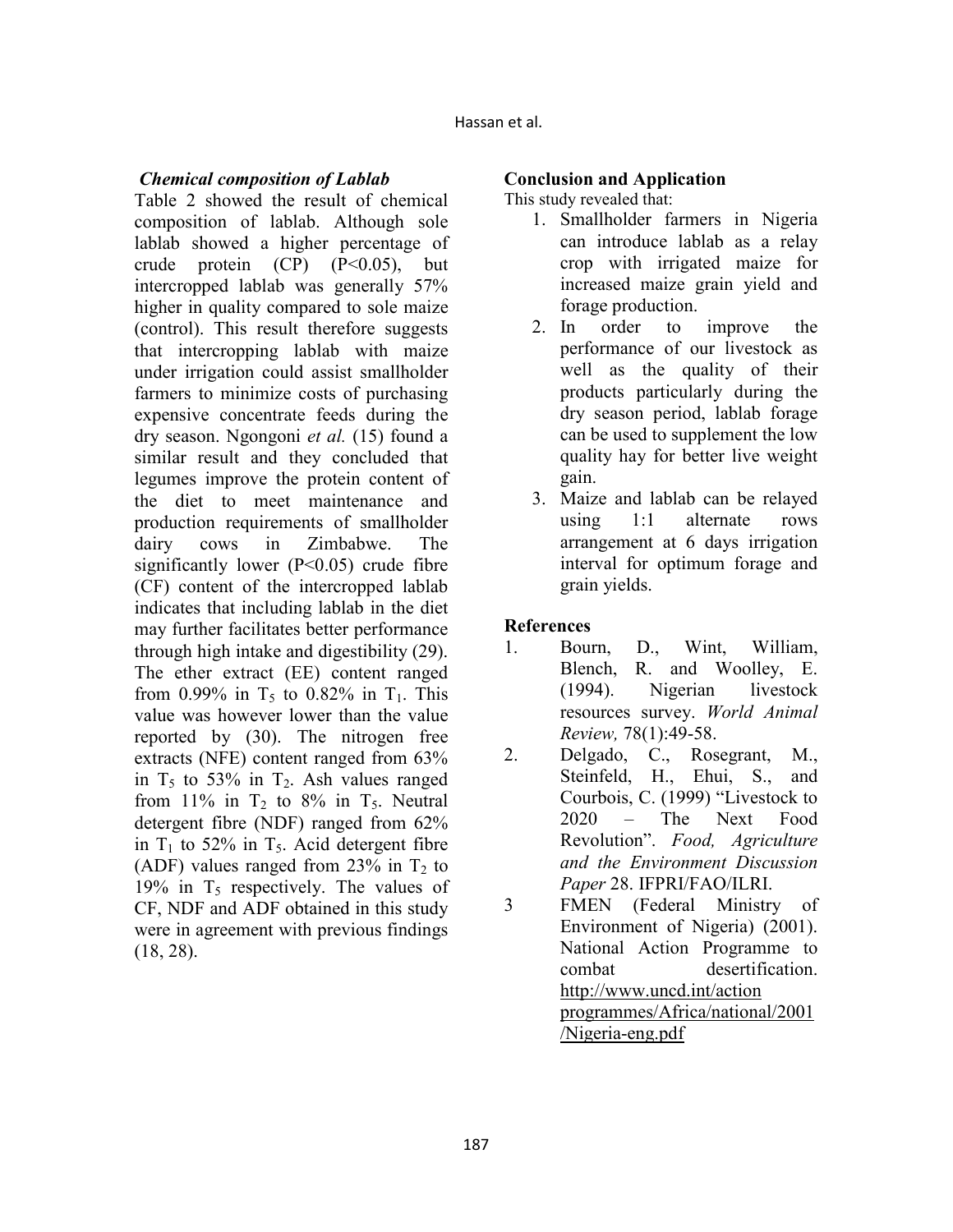- 4 Andrew, W.S. (2003). Global Production and Consumption of Animal sourced Foods. *Journal of utrition*, 133:4048S-4053S.
- 5. Nuru, S. (1996). Agricultural development in the age of sustainability: Livestock production. In: *Sustaining the Future - Economic, Social, and Environmental Change in Sub-Saharan Africa* (Edited by George Benneh, William B. Morgan, and Juha I. Uitto). The United Nations University, 1996.
- 6. Onifade, O.S. and Agishi, E.C. (1988). A review of forage production and utilization in Nigeria Savanna. In: Utilization of Research Results on forage and Agricultural by-products materials as animal feed resources (B.H. Dzowela, A.N. Said, Aarat Wendem Ageneh and J.A. Kategile Eds.). *Proceedings of the First Joint workshop held in Lilongwe, Malawi, by the Pasture*  **Network for eastern and Southern** *Africa (PAESA) and African Research Network for Agricultural by-products (ARAB). International Livestock Centre for Africa (ILCA).* 5-9 December, 1988. pp. 114-125.
- 7. Khalid, A., Ibrahim, Elsiddig A.E., Elsheikh, Ahmed M., El Naim and Elbasri, A. Mohammed (2011). The Effects of Bradyrhizobium Inoculation on Yield and Yield Components of Hyacinth Bean (*Dolichos hyacinth* L.). *Australian Journal*

*of Basic and Applied Sciences*, 5(6): 303-310.

- 8. Olufajo, O.O. (1995). Sorghum/Soyabean intercropping as affected by cultivar and plant arrangement in a sub humid tropical environment. *Samaru J. Agric. Res.* 12:3-11.
- 9. Onyibe, J.E. (2010). Effect of irrigation regime on growth and development of two wheat cultivars (*Triticum aestivum* L.) in the Nigerian savanna. *Journal of Agriculture and Rural Development in the Tropics and Sub-Tropics* 106 (2): 177-192.
- 10. Institute for Agricultural Research (IAR) (2011). Biochemical Laboratory, Soil Science Department, Faculty of Agriculture, Ahmadu Bello University, Samaru, Zaria.
- 11. Sani, B.M., Oluwasemire, K.O., Mohammed, H.I., (2008). Effects of Irrigation and Plant Density on the Growth, Yield and Water Use Efficiency of Early Maize in the Nigerian Savanna. **ARPN** Journal *of Agricultural and Biological Science.* 3(2):33-40.
- 12. Association of Official Analytical Chemists (AOAC) (1999) Official Methods of Analysis. Washington DC, USA
- 13. Van Soest, P.J., Robert, J.B. and Lewis, B.A. (1991). Method for dietary fiber, neutral detergent fiber and non-starch polysaccharides in relation to animal nutrition. *J. Dairy Sci*  74:3583-3597.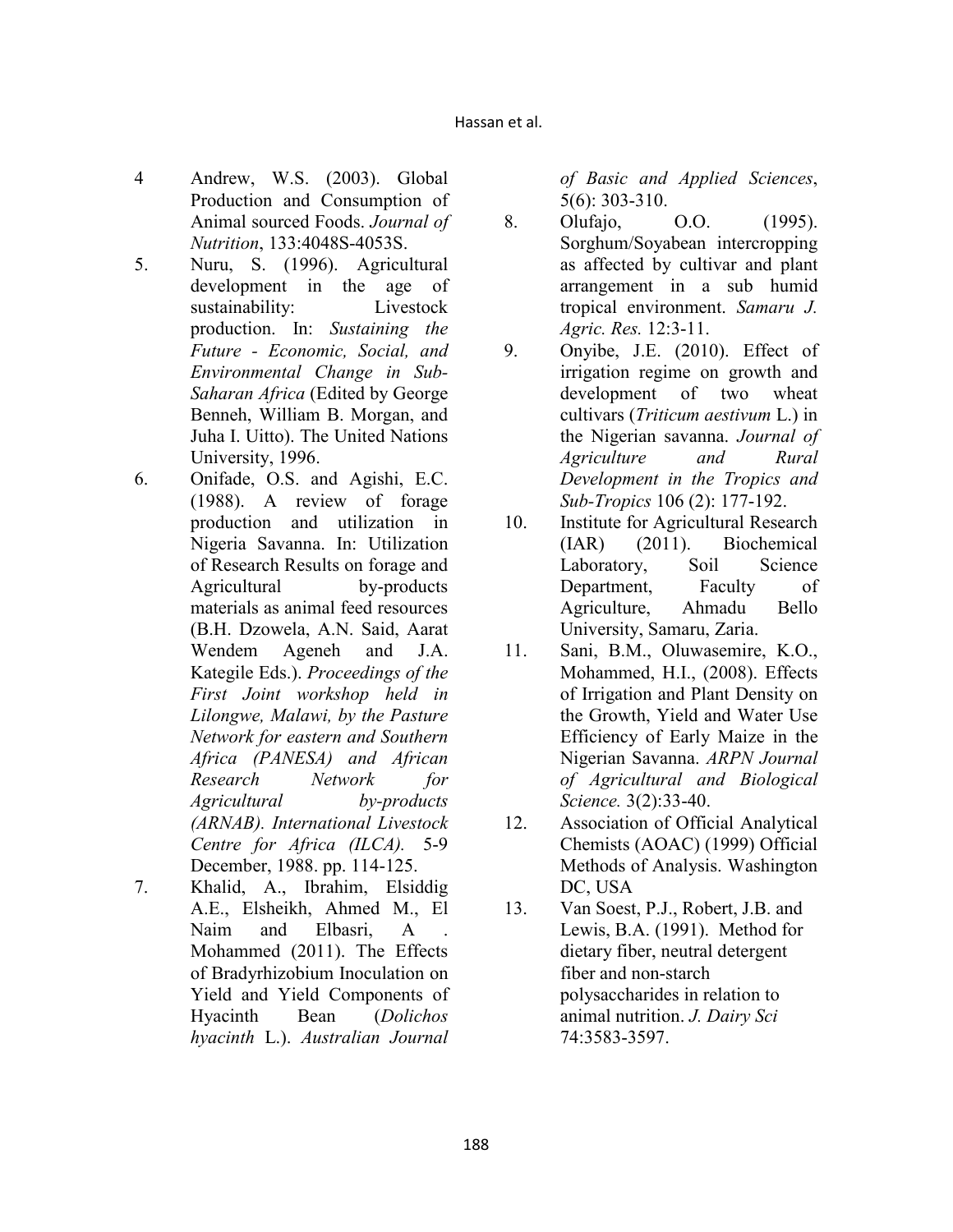- 14. SPSS (2009). Statistical Procedure for Social Sciences. Pc version 17.0, Michigan Avenue, Chicago IIIinois, USA.
- 15. Ngongoni, N.T, Mwale M, Mapiye, C., Moyo, M.T., Hamudikuwanda, H. and Titterton, M. (2007). Evaluation of cereal-legume intercropped forages for smallholder dairy production in Zimbabwe. *Livestock Research for Rural Development. Volume 19, Article o.129.* Retrieved , from http://www.lrrd.org/lrrd19/9/ngon 19129.htm
- 16. Jiang, H. and Egli, D.B. (1993). Shade induced changes in flower and pod number, and flower and fruit abscission in soybean. *Agronomy Journal* 85:221-225.
- 17. Viswanatha, G. B., Ramachandrappa, B. K. and Nanjappa, H. V. (2000). Effect of drip irrigation and method of planting on root and shoot biomass. Tasseling, silking interval, yield and economics of sweet corn (*Zea mays* Cv. Saccharata). *Mysore Journal of Agricultural Sciences*., 34: 134- 141.
- 18. Andrea, M.M. and Pablo, E.C. (1999). A tropical forage solution to poor quality ruminant diets: A review of *Lablab purpureus*. *Livestock Research for Rural Development. Volume 11, Article o. 2*. Retrieved July 8, 2011, http://www.lrrd.org/lrrd11/2/colu 112.htm
- 19. Birteeb, P.T., Addah, W. Jakper, N. and Addo-Kwafo, A. (2011). Effects of intercropping cereallegume on biomass and grain yield in the savannah zone. *Livestock Research for Rural Development. Volume 23, Article o. 198.* Retrieved December 23, 2011, from http://www.lrrd.org/lrrd23/9/birt2 3198.htm
- 20. Hussaini, M. A., Ogunlela, V. B., Ramalan, A. A. and Falaki, A. M. (2001). Growth and development of maize (*Zea mays* L.) in response to different levels of nitrogen, phosphorus and irrigation. *Crop Res*., 22 (2): 141- 149.
- 21. Gangawar, B. and Kalra, G. S. (1982). Intercropping of rainfed maize with different legumes. *Indian J. Agric. Sci.*, 52(2): 113- 116.
- 22. Khapre, P. R., Nerkar, Y.S. and Salunke, M. R. (1993). Relationship between physiological parameters and grain yield in pigeonpea under different systems. *International Pigeonpea Newsletter*, 18: 18-19.
- 23. Singh, S. P. and Ahuja, K. N. (1990). Intercropping of grain sorghum with fodder legumes under dryland conditions in northwestern India. *Indian J. Agron.*, 35(3): 287-296.
- 24. Rajshekhar, M.G. (2001). Effect of maize plant geometry, row proportion and time of planting on maize-lucerne intercropping